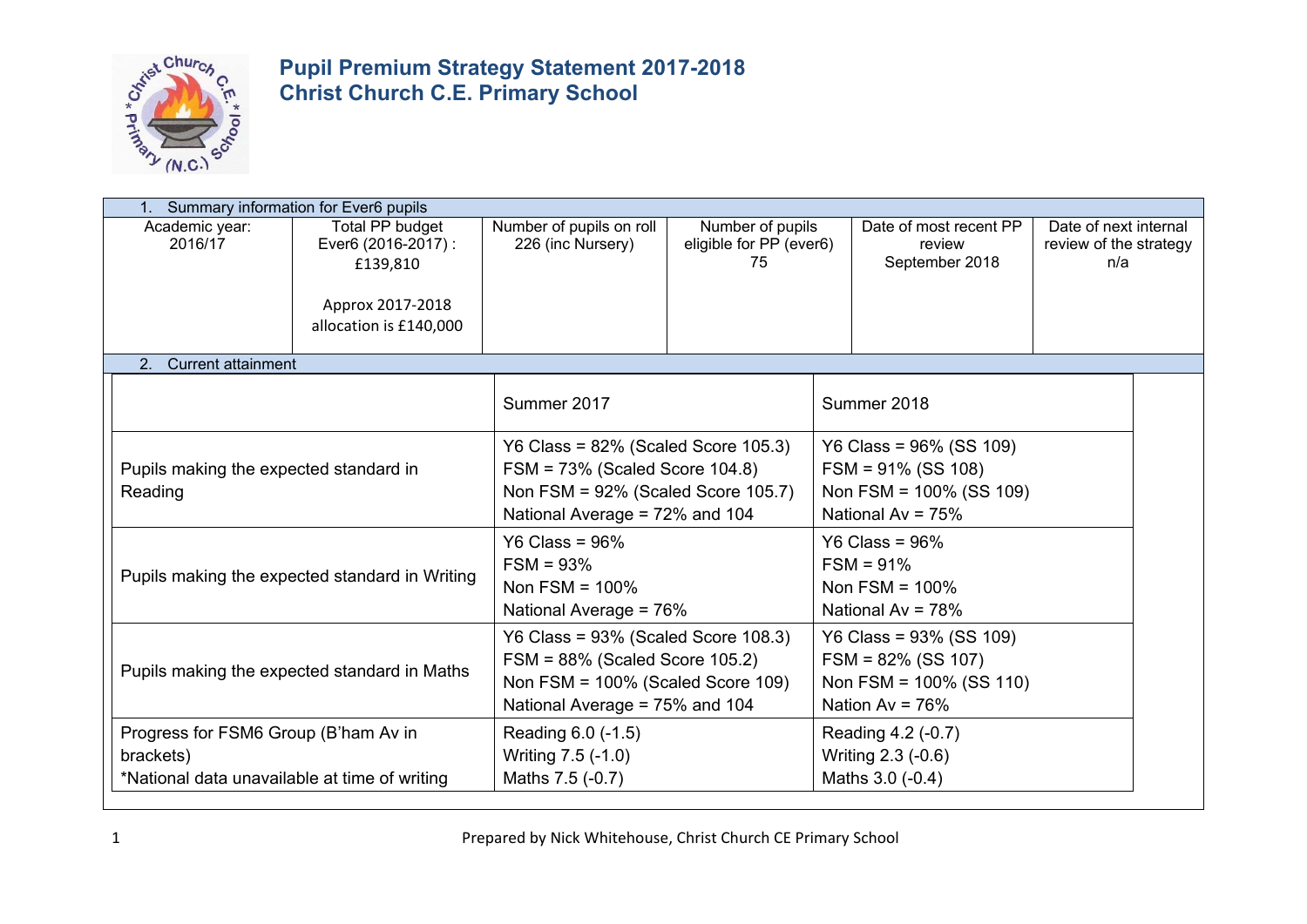

Gaps following Autumn and Spring Data collections are as follows, and were heavily influenced by pupil mobility in the Autumn term – principally a large new family arrived with little or no English, a large proportion of the PP group. The family have been supported in their English acquisition. Across the Spring term, we see improvements in the PP gap in key target Year groups.

|           | <b>Nurserv</b> |      |     |      | Reception |        | Year⊹                    |       |     | Year <sub>2</sub> |       |     | Year 3                   |      |        | Year 4 |     |        | Year 5                   |                          |        |
|-----------|----------------|------|-----|------|-----------|--------|--------------------------|-------|-----|-------------------|-------|-----|--------------------------|------|--------|--------|-----|--------|--------------------------|--------------------------|--------|
|           | Aut            | Spr  | Sum | Aut  | Spr       | Sum    | Aut                      | Spr   | Sum | Aut               | Spr   | Sum | Aut                      | Spr  | Sum    | Aut    | Spr | Sum    | Aut                      | Spr                      | Sum    |
| No.       |                |      |     |      |           |        |                          |       |     |                   |       |     |                          |      |        |        |     |        | 15                       |                          |        |
| <b>IV</b> | 40             | 8%   | 20% | 47   | $1\%$     | $-3%$  | 5%                       | 29%   | 25% | 0%                | 8%    | 19% | -                        |      | $-16%$ |        |     | $-20%$ | -                        |                          | $-20%$ |
|           | %              |      |     | $\%$ |           |        |                          |       |     |                   |       |     | 20                       | 15   |        | 41     |     |        | 22                       | 15                       |        |
|           |                |      |     |      |           |        |                          |       |     |                   |       |     | %                        | %    |        | %      | %   |        | %                        | %                        |        |
|           | 46             | 7%   | 3%  | -47  | 7%        | $-15%$ | $\overline{\phantom{a}}$ | $-4%$ | 13% | $0\%$             | 3%    | 13% | $\overline{\phantom{0}}$ |      | $-27%$ | -      | -   | $-4\%$ | $\overline{\phantom{0}}$ |                          | $-13%$ |
|           | %              |      |     | %    |           |        | 22                       |       |     |                   |       |     | 22                       | 17   |        | 46     | 25  |        | 28                       | 14                       |        |
|           |                |      |     |      |           |        | %                        |       |     |                   |       |     | %                        | $\%$ |        | %      | %   |        | %                        | %                        |        |
| W         | 26             | 30   | 23% | 9.5  | 2%        | $-11%$ | $\overline{\phantom{a}}$ | 29%   | 17% | 2.5               | $1\%$ | 4%  | $\overline{\phantom{0}}$ | 7%   | 2%     | -      | 7%  | $-20%$ | $\overline{\phantom{a}}$ | $\overline{\phantom{a}}$ | $-20%$ |
|           | %              | $\%$ |     | %    |           |        | 26                       |       |     | %                 |       |     | 2.9                      |      |        | 30     |     |        | 28                       | 21                       |        |
|           |                |      |     |      |           |        | %                        |       |     |                   |       |     | %                        |      |        | $\%$   |     |        | $\%$                     | $\%$                     |        |

#### 3. Barriers to future attainment (for pupils for PP)

- Historically at Christ Church, pupils with PP have had to make gains in order to meet the national expectations. The pupils now in all year groups have a different prior attainment. The challenge is no longer ensuring that just the national expectation is achieved alone, but an ever higher greater depth expectation also exists.
- The transition between KS1 and 2, has historically provided a challenge for PP children, from which the children recover by the end of KS2.
- An increasing number of Pupil Premium pupils are newly arrived with very little English.
- In 2017 EYFS data, those in receipt of Pupil Premium are weakest in Mathematics. This will impact on our current Year 1 cohort.
- Having surveyed staff in KS1 and 2, a consistent theme of creativity, development of vocabulary and independence are common barriers, especially with higher attaining pupil premium children.

*Our class teachers prepare and manage 'Vulnerable Pupil Action Plans' which detail the barriers for individual pupils. The needs of these pupils and their interventions are discussed and planned at termly pupil progress meetings.* 

4. External Barriers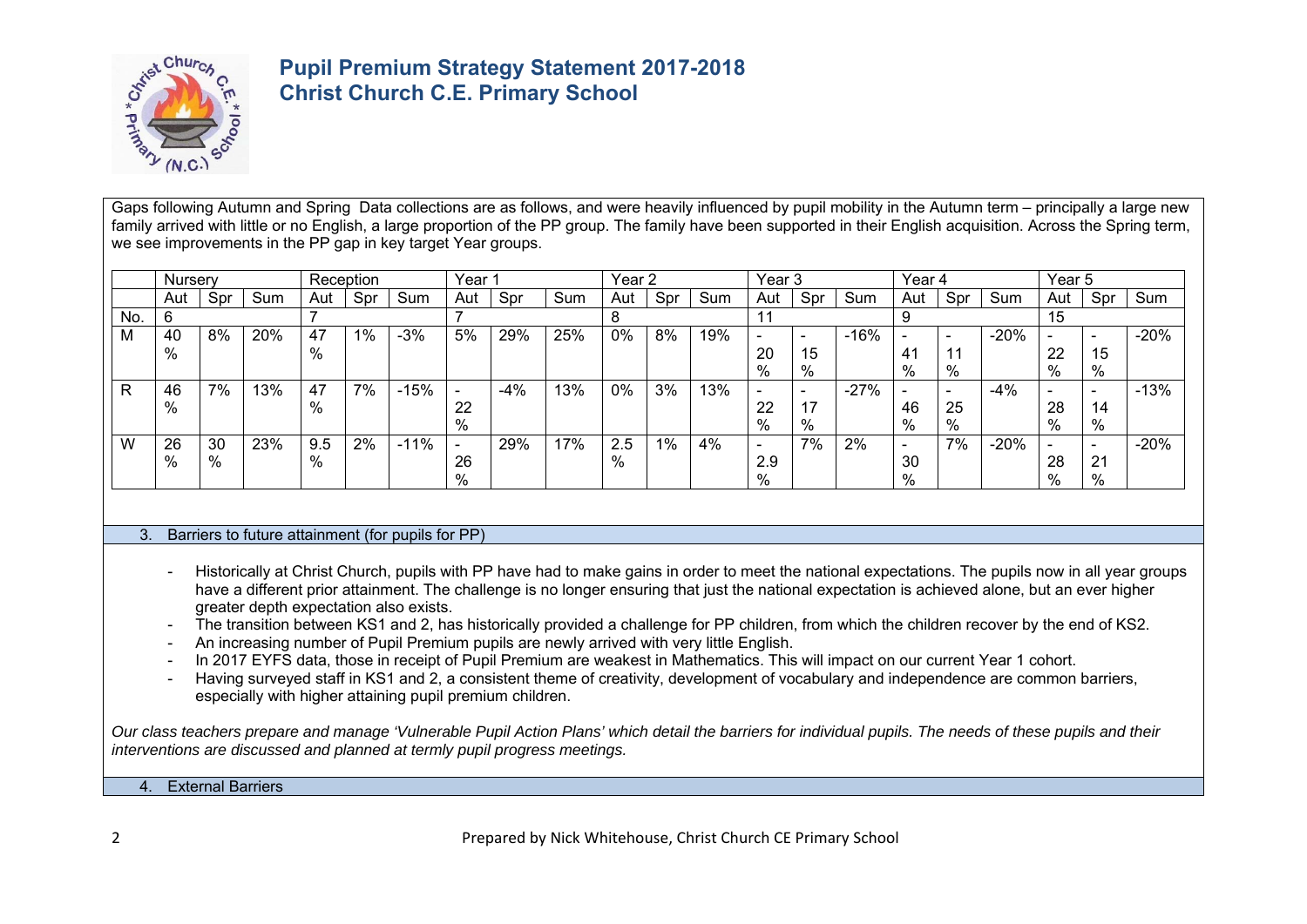

|                                                                                                                                                                                                                                                                                        | Staff have identified, that at times parental engagement could be improved, with particular reference to reading homework. |                  |                                                                   |                                                                                                                                                                                                                                                                                           |                                                                                                                                                                                                                                                                                                                                                                                                                                                 |                                         |  |  |  |  |
|----------------------------------------------------------------------------------------------------------------------------------------------------------------------------------------------------------------------------------------------------------------------------------------|----------------------------------------------------------------------------------------------------------------------------|------------------|-------------------------------------------------------------------|-------------------------------------------------------------------------------------------------------------------------------------------------------------------------------------------------------------------------------------------------------------------------------------------|-------------------------------------------------------------------------------------------------------------------------------------------------------------------------------------------------------------------------------------------------------------------------------------------------------------------------------------------------------------------------------------------------------------------------------------------------|-----------------------------------------|--|--|--|--|
|                                                                                                                                                                                                                                                                                        | For many families English is an additional language and as a result, they find helping with school work at home difficult. |                  |                                                                   |                                                                                                                                                                                                                                                                                           |                                                                                                                                                                                                                                                                                                                                                                                                                                                 |                                         |  |  |  |  |
| 5.                                                                                                                                                                                                                                                                                     | <b>Outcomes</b>                                                                                                            |                  |                                                                   |                                                                                                                                                                                                                                                                                           |                                                                                                                                                                                                                                                                                                                                                                                                                                                 |                                         |  |  |  |  |
|                                                                                                                                                                                                                                                                                        |                                                                                                                            | Desired outcomes |                                                                   | Success Criteria                                                                                                                                                                                                                                                                          |                                                                                                                                                                                                                                                                                                                                                                                                                                                 |                                         |  |  |  |  |
| End of Key Stage FFT Aspire Pupil Premium predictions are met for<br>$\bullet$<br>Pupil Premium children, especially at Greater Depth.<br>All children to make at least expected progress in English and Maths<br>$\bullet$<br>Identified children make accelerated progress in Year 3 |                                                                                                                            |                  |                                                                   |                                                                                                                                                                                                                                                                                           | Moderation and monitoring identifies greater depth in selected pupil's work<br>Staff have a deep pedagogical knowledge as to how to develop and<br>deepen children's learning<br>KS1 and KS2 outcomes close the gap with Birmingham and national<br>averages.<br>Ensure staff have the subject knowledge to teach English and Maths<br>effectively<br>Pupil Progress meetings identify underperformance and appropriate<br>remedial strategies. |                                         |  |  |  |  |
| $\bullet$                                                                                                                                                                                                                                                                              | of their non SEND peers                                                                                                    |                  | SEND FSM6 pupils make accelerated progress towards the attainment | VPAPs show a personalised provision for those not yet performing on track.<br>SENCO accesses extra pupil premium funding to help close gap<br>Work and evidence of the targeted children reflects national expectations<br>and this is evident in pupil progress and moderation meetings. |                                                                                                                                                                                                                                                                                                                                                                                                                                                 |                                         |  |  |  |  |
| Children in KS1 and 2 have a wider vocabulary and range of<br>experiences<br>Enrich pupil experiences to impact on quality of English, Maths and<br>problem solving                                                                                                                    |                                                                                                                            |                  |                                                                   |                                                                                                                                                                                                                                                                                           | PP children have a rich exposure to high level vocabulary and high quality<br>enriching experiences<br>Following exposure to vocab and experiences, staff follow up to ensure it<br>has an impact on children's work                                                                                                                                                                                                                            |                                         |  |  |  |  |
|                                                                                                                                                                                                                                                                                        |                                                                                                                            |                  |                                                                   |                                                                                                                                                                                                                                                                                           |                                                                                                                                                                                                                                                                                                                                                                                                                                                 |                                         |  |  |  |  |
| Improvement of phonics provision across Early Years and Key Stage 1<br>Develop language in Early Years through provision of quality resources<br>and staffing                                                                                                                          |                                                                                                                            |                  |                                                                   |                                                                                                                                                                                                                                                                                           |                                                                                                                                                                                                                                                                                                                                                                                                                                                 |                                         |  |  |  |  |
| <b>Planned Expenditure</b><br>6.                                                                                                                                                                                                                                                       |                                                                                                                            |                  |                                                                   |                                                                                                                                                                                                                                                                                           |                                                                                                                                                                                                                                                                                                                                                                                                                                                 |                                         |  |  |  |  |
| Academic Year: 2017/18                                                                                                                                                                                                                                                                 |                                                                                                                            |                  |                                                                   |                                                                                                                                                                                                                                                                                           |                                                                                                                                                                                                                                                                                                                                                                                                                                                 |                                         |  |  |  |  |
| <b>Action Plan</b>                                                                                                                                                                                                                                                                     |                                                                                                                            |                  |                                                                   |                                                                                                                                                                                                                                                                                           |                                                                                                                                                                                                                                                                                                                                                                                                                                                 |                                         |  |  |  |  |
| Chosen action<br>What is the evidence and rationale<br>Desired outcome<br>/approach<br>for this choice                                                                                                                                                                                 |                                                                                                                            |                  |                                                                   | How will you ensure it is<br>implemented well?                                                                                                                                                                                                                                            | <b>Staff Lead</b>                                                                                                                                                                                                                                                                                                                                                                                                                               | When will you review<br>implementation? |  |  |  |  |

3 Prepared by Nick Whitehouse, Christ Church CE Primary School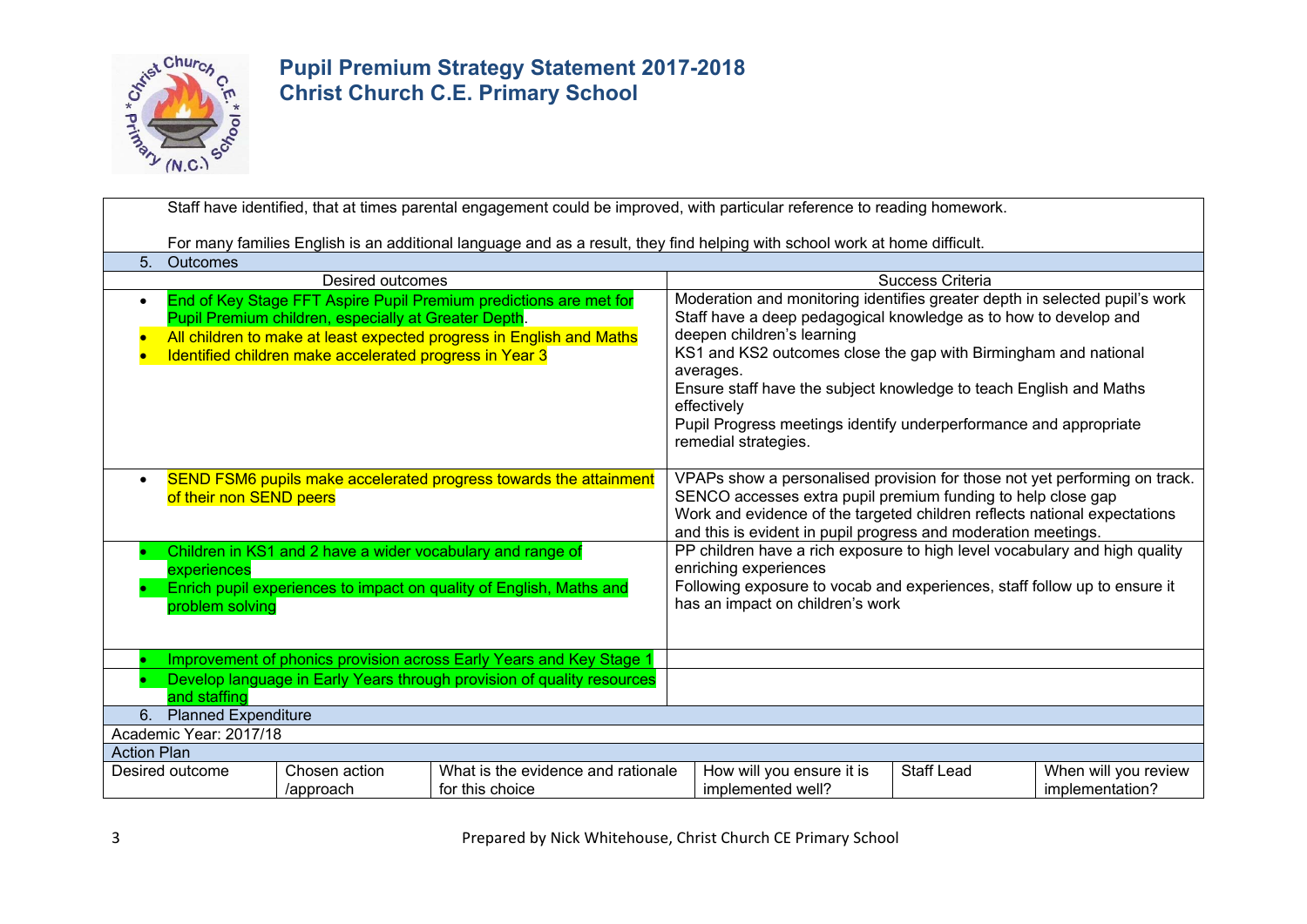

|                                                                                                                                                                                                                                                                                   | <b>QUALITY OF TEACHING FOR ALL</b>                                                                                                                                                                                                                                                                                                                                                                                                    |                                                                                                                                                                                                                                                                                         |                                                                                                                                                            |                            |                                                                  |  |  |  |  |
|-----------------------------------------------------------------------------------------------------------------------------------------------------------------------------------------------------------------------------------------------------------------------------------|---------------------------------------------------------------------------------------------------------------------------------------------------------------------------------------------------------------------------------------------------------------------------------------------------------------------------------------------------------------------------------------------------------------------------------------|-----------------------------------------------------------------------------------------------------------------------------------------------------------------------------------------------------------------------------------------------------------------------------------------|------------------------------------------------------------------------------------------------------------------------------------------------------------|----------------------------|------------------------------------------------------------------|--|--|--|--|
| <b>End of Key Stage FFT</b><br><b>Aspire Pupil Premium</b><br>predictions are met for<br><b>Pupil Premium</b><br>children.<br>All children to make at<br>least expected<br>progress in English<br>and Maths<br><b>Selected children</b><br>make accelerated<br>progress in Year 3 | <b>Quality first</b><br>teaching, with high<br>staffing ratio.<br>Allocate extra<br>adults in key areas<br>of school to ensure<br>attainment<br>outcomes<br>Staff and teachers<br>held to account<br><b>Outcomes</b><br>formulate major<br>element of<br>Performance<br>Management<br>Targets for<br>teachers<br>Whole school work<br>on feedback and<br>marking<br>Lit co-ordinator is<br>leading Reading<br>review across<br>school | Our current management of extra<br>staffing has led to outstanding<br>outcomes for FSM6 pupils.<br>EEF toolkit states that tuition can<br>add an extra 4-5 months progress<br>Work on collaboration and marking<br>and feedback has the potential to<br>enhance progress by 8-10 months | Pupil progress meetings<br>will ensure the progress of<br>pupils is forensically<br>measured and those not<br>performing are provided<br>with intervention | <b>DHT</b>                 | Termly                                                           |  |  |  |  |
|                                                                                                                                                                                                                                                                                   |                                                                                                                                                                                                                                                                                                                                                                                                                                       |                                                                                                                                                                                                                                                                                         |                                                                                                                                                            |                            |                                                                  |  |  |  |  |
|                                                                                                                                                                                                                                                                                   |                                                                                                                                                                                                                                                                                                                                                                                                                                       |                                                                                                                                                                                                                                                                                         |                                                                                                                                                            | <b>TOTAL BUDGETED COST</b> | Unknown until total<br>PP figure released to<br>us in March 2018 |  |  |  |  |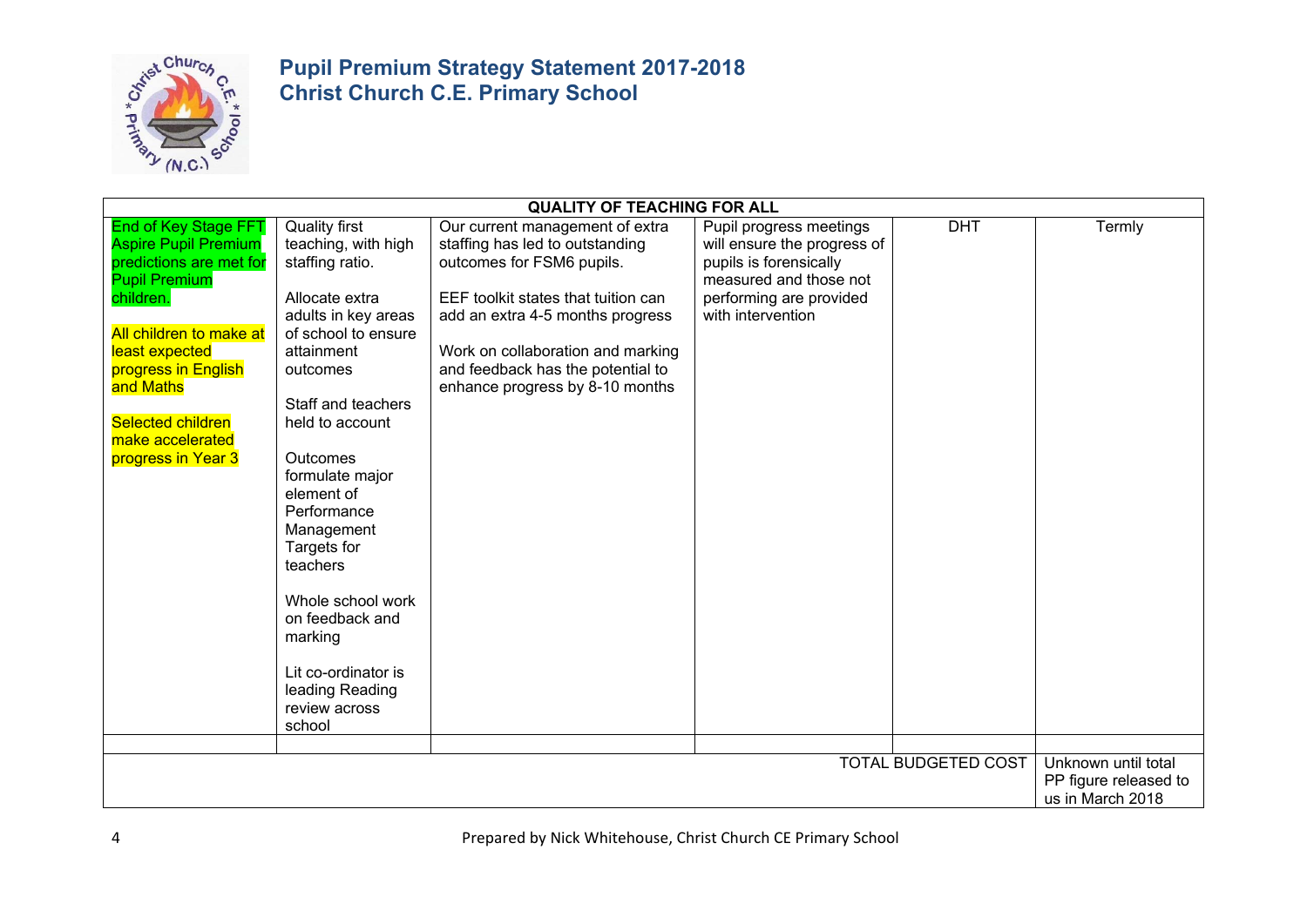

|                                                                                                                     | <b>TARGETED SUPPORT</b>                                                                                                                                                                                                                                                                                                                                                                                                                                                                    |                                                                                                                     |                                                                                          |                            |                                                                  |  |  |  |  |
|---------------------------------------------------------------------------------------------------------------------|--------------------------------------------------------------------------------------------------------------------------------------------------------------------------------------------------------------------------------------------------------------------------------------------------------------------------------------------------------------------------------------------------------------------------------------------------------------------------------------------|---------------------------------------------------------------------------------------------------------------------|------------------------------------------------------------------------------------------|----------------------------|------------------------------------------------------------------|--|--|--|--|
| <b>SEND FSM6 pupils</b><br>make accelerated<br>progress towards the<br>attainment of their non<br><b>SEND peers</b> | <b>SENCO liaises with</b><br>TAs and class<br>teachers to ensure<br>that extra support is<br>required in line with<br>requirements on<br>their vulnerable<br>pupil action plan<br>SENCO can<br>describe progress<br>of SEN PP children,<br>compared to non<br>SEN PP children.<br>Where additional<br>resources can be<br>purchased and can<br>show impact, they<br>will be provided<br>Continue CPD for<br>TAs and teachers<br>to provide SEN with<br>activities that meet<br>their needs | Appropriately planned intervention<br>in small groups and one to one can<br>show increased progress of 5+<br>months | Pupil progress meetings<br>and monitoring<br>SLT monitor SENCO via<br>strategy meetings. | <b>SENCO</b>               | Termly                                                           |  |  |  |  |
| <b>Support targeted</b><br>individuals and to<br>provide guidance for<br>parents and staff.                         | <b>Behaviour Mentor</b>                                                                                                                                                                                                                                                                                                                                                                                                                                                                    | EEF research suggests that<br>behaviour interventions can add an<br>extra 3 months of progress                      | BECO to review mentor<br>action plan and records                                         | <b>BECO</b>                | Ongoing                                                          |  |  |  |  |
|                                                                                                                     |                                                                                                                                                                                                                                                                                                                                                                                                                                                                                            |                                                                                                                     |                                                                                          | <b>TOTAL BUDGETED COST</b> | Unknown until total<br>PP figure released to<br>us in March 2018 |  |  |  |  |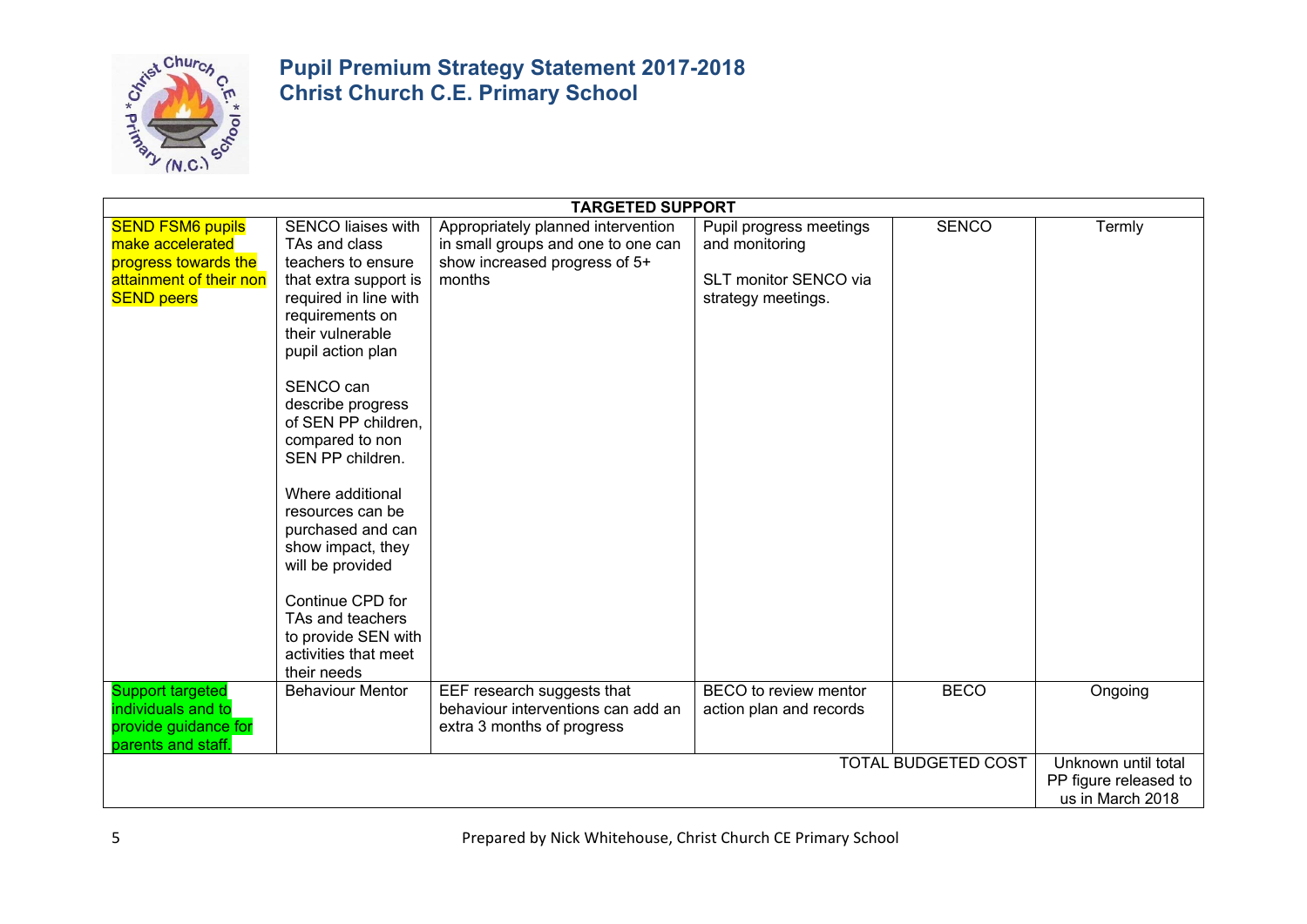

| <b>OTHER APPROACHES</b>                                                                                                                                                            |                                                                                                                                                                           |                                                                       |                                                                        |  |                                                                                                             |                            |  |                                         |  |  |
|------------------------------------------------------------------------------------------------------------------------------------------------------------------------------------|---------------------------------------------------------------------------------------------------------------------------------------------------------------------------|-----------------------------------------------------------------------|------------------------------------------------------------------------|--|-------------------------------------------------------------------------------------------------------------|----------------------------|--|-----------------------------------------|--|--|
| Develop language in<br>Early Years through<br>provision of quality<br>resources                                                                                                    | Investment of<br>resources to<br>develop a language<br>rich environment,<br>both in early years<br>and across school                                                      | supported by language<br>development opportunities,<br>pupils are EAL | Our high outcomes for EYFS are<br>especially considering how many      |  | Learning walks                                                                                              | <b>EYFS</b> lead           |  | Ongoing standards<br>manager monitoring |  |  |
| Children in KS1 and 2<br>have a wider<br>vocabulary and range<br>of experiences<br>Enrich pupil<br>experiences to impact<br>on quality of English,<br>Maths and problem<br>solving | Resources that<br>support language<br>acquisition are<br>purchased.<br>CPD is provided to<br>help ensure<br>investment has a<br>tangible impact in<br>pupil written work. | and comprehension abilities in<br>extended pieces in English          | The children require experiences<br>order to reason in Maths and write |  | Learning walks, book<br>scrutiny                                                                            | DHT/core co-<br>ordinators |  | Termly                                  |  |  |
| To improve<br>attendance and<br>punctuality<br>To improve<br>concentration in<br>morning lessons                                                                                   | <b>Breakfast Club</b>                                                                                                                                                     | Without breakfast club, some<br>less well.                            | vulnerable families would attend                                       |  | Office Manager and HT<br>analyse attendance<br>figures and act swiftly to<br>engage with poor<br>attendees. | Office Manager             |  | Ongoing                                 |  |  |
| <b>TOTAL BUDGETED COST</b><br>Unknown until total<br>PP figure released to<br>us in March 2018                                                                                     |                                                                                                                                                                           |                                                                       |                                                                        |  |                                                                                                             |                            |  |                                         |  |  |
| 7. Review of expenditure -                                                                                                                                                         |                                                                                                                                                                           |                                                                       |                                                                        |  |                                                                                                             |                            |  |                                         |  |  |
| Previous academic Year 2016/17                                                                                                                                                     |                                                                                                                                                                           |                                                                       |                                                                        |  |                                                                                                             |                            |  |                                         |  |  |
|                                                                                                                                                                                    | Chosen<br><b>Estimated impact</b><br><b>Lessons learned</b><br>Cost<br><b>Desired outcome</b><br>action/approach                                                          |                                                                       |                                                                        |  |                                                                                                             |                            |  |                                         |  |  |
| <b>QUALITY OF TEACHING FOR ALL</b>                                                                                                                                                 |                                                                                                                                                                           |                                                                       |                                                                        |  |                                                                                                             |                            |  |                                         |  |  |

6 Prepared by Nick Whitehouse, Christ Church CE Primary School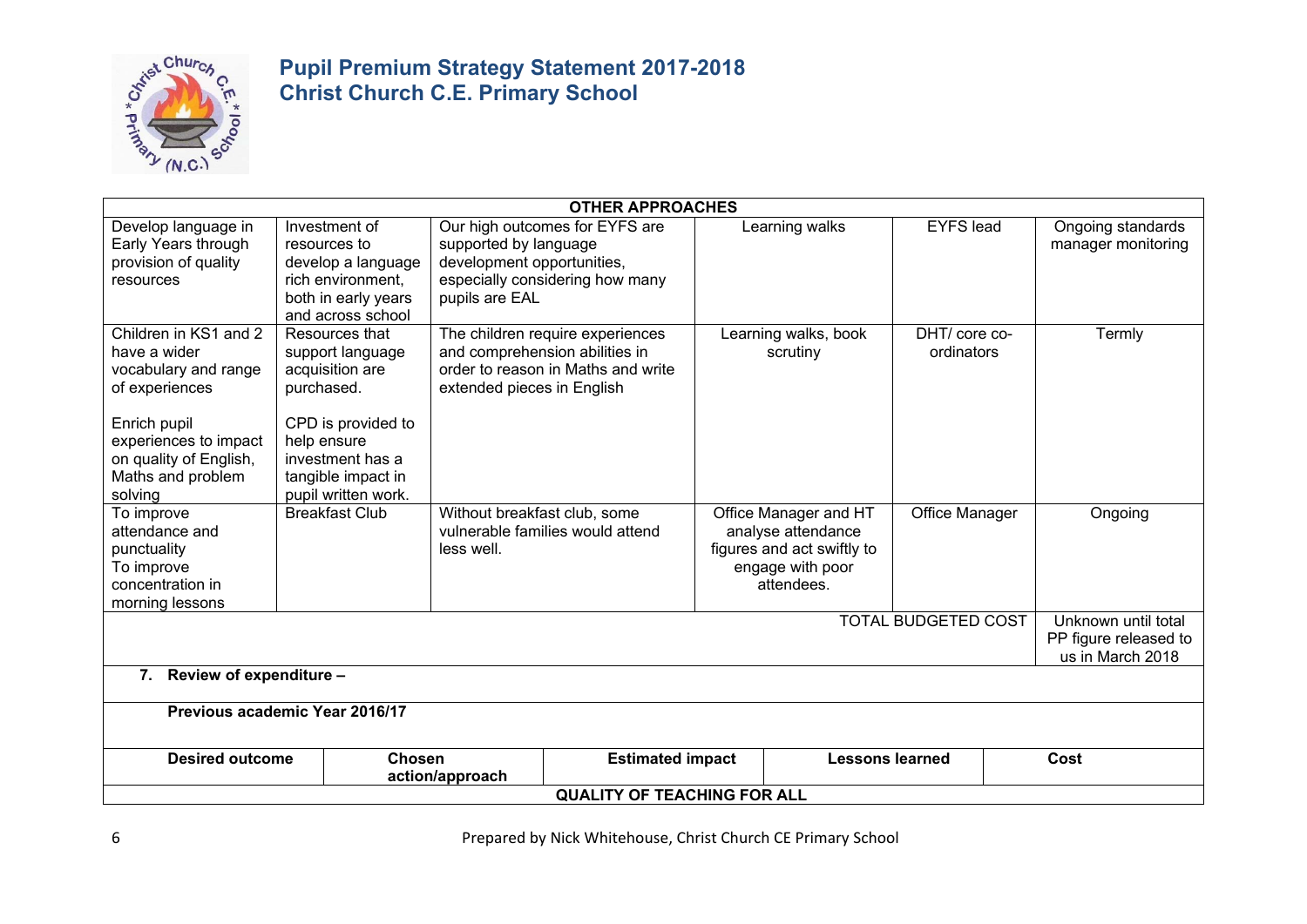

| Increasing the proportion of<br>PP children who achieve a<br>greater level of depth in<br>Reading, Writing and Maths,<br>especially in Year 2 and 6<br>All children to make at least<br>expected progress in English<br>and Maths<br>Improvement of phonics<br>provision across Early Years<br>and Key Stage 1 | Quality first teaching, with<br>high staffing ratio.<br>Staff and teachers held to<br>account<br>Outcome formulates major<br>element of Performance<br>Management Targets for<br>teachers<br>Whole school work on<br>feedback and marking as<br>well as collaborative learning<br>Lit co-ordinator is leading<br>Reading Comprehension<br>strategies across school<br>Monitoring of staff delivering<br>phonics.<br>Streamed phonics across<br>KS1 and EYFS in afternoons<br>Phonics co-ordinator to | PP chn in Y6 closed gap on<br>national 'other' group in<br>Reading, Writing and Maths.<br>89% of Pupil Premium<br>children passed the Year 1<br>phonics screening test.<br>In Key Stage 1,<br>disadvantaged pupils<br>performed as well as<br>disadvantaged children in<br>Birmingham. In English, in<br>Birmingham, PP children<br>broadly closed the gap on<br>the non PP group. | When deploying extra staff,<br>consider how the lead<br>teacher is monitored when<br>administering their<br>deployment. | Staffing - £137,000 (inc<br>booster teacher, TAs (inc.<br>Y2), Learning Mentor<br>support), Breakfast Club<br>Staff)<br>Resources - £6402<br>Services - £7961 (Speech<br>and language support,<br>reading interventions, online<br>IT systems,<br>Enrichment - £4260<br>(Breakfast Club, Educational<br>Visits and visitors to school)<br>Training - £860 (Services For<br>Education) |
|----------------------------------------------------------------------------------------------------------------------------------------------------------------------------------------------------------------------------------------------------------------------------------------------------------------|------------------------------------------------------------------------------------------------------------------------------------------------------------------------------------------------------------------------------------------------------------------------------------------------------------------------------------------------------------------------------------------------------------------------------------------------------------------------------------------------------|------------------------------------------------------------------------------------------------------------------------------------------------------------------------------------------------------------------------------------------------------------------------------------------------------------------------------------------------------------------------------------|-------------------------------------------------------------------------------------------------------------------------|---------------------------------------------------------------------------------------------------------------------------------------------------------------------------------------------------------------------------------------------------------------------------------------------------------------------------------------------------------------------------------------|
|                                                                                                                                                                                                                                                                                                                | model best practice where<br>underperformance identified                                                                                                                                                                                                                                                                                                                                                                                                                                             |                                                                                                                                                                                                                                                                                                                                                                                    |                                                                                                                         |                                                                                                                                                                                                                                                                                                                                                                                       |
|                                                                                                                                                                                                                                                                                                                | Any additional resources are                                                                                                                                                                                                                                                                                                                                                                                                                                                                         |                                                                                                                                                                                                                                                                                                                                                                                    |                                                                                                                         |                                                                                                                                                                                                                                                                                                                                                                                       |
|                                                                                                                                                                                                                                                                                                                | provided where necessary                                                                                                                                                                                                                                                                                                                                                                                                                                                                             |                                                                                                                                                                                                                                                                                                                                                                                    |                                                                                                                         |                                                                                                                                                                                                                                                                                                                                                                                       |
|                                                                                                                                                                                                                                                                                                                |                                                                                                                                                                                                                                                                                                                                                                                                                                                                                                      | <b>TARGETED SUPPORT</b>                                                                                                                                                                                                                                                                                                                                                            |                                                                                                                         |                                                                                                                                                                                                                                                                                                                                                                                       |
| SEND FSM6 pupils make                                                                                                                                                                                                                                                                                          | SENCO liaises with TAs and                                                                                                                                                                                                                                                                                                                                                                                                                                                                           | In unvalidated figures in KS2,                                                                                                                                                                                                                                                                                                                                                     | Learn successes of                                                                                                      | Staffing - £137,000 (inc                                                                                                                                                                                                                                                                                                                                                              |
| accelerated progress                                                                                                                                                                                                                                                                                           | class teachers to ensure that                                                                                                                                                                                                                                                                                                                                                                                                                                                                        | all except one SEND child                                                                                                                                                                                                                                                                                                                                                          | interventions in upper key                                                                                              | booster teacher, TAs (inc                                                                                                                                                                                                                                                                                                                                                             |
| towards the attainment of                                                                                                                                                                                                                                                                                      | extra support is required in                                                                                                                                                                                                                                                                                                                                                                                                                                                                         | was Pupil Premium. The                                                                                                                                                                                                                                                                                                                                                             | stage two and relate these                                                                                              | Y2), Learning Mentor                                                                                                                                                                                                                                                                                                                                                                  |

7 Prepared by Nick Whitehouse, Christ Church CE Primary School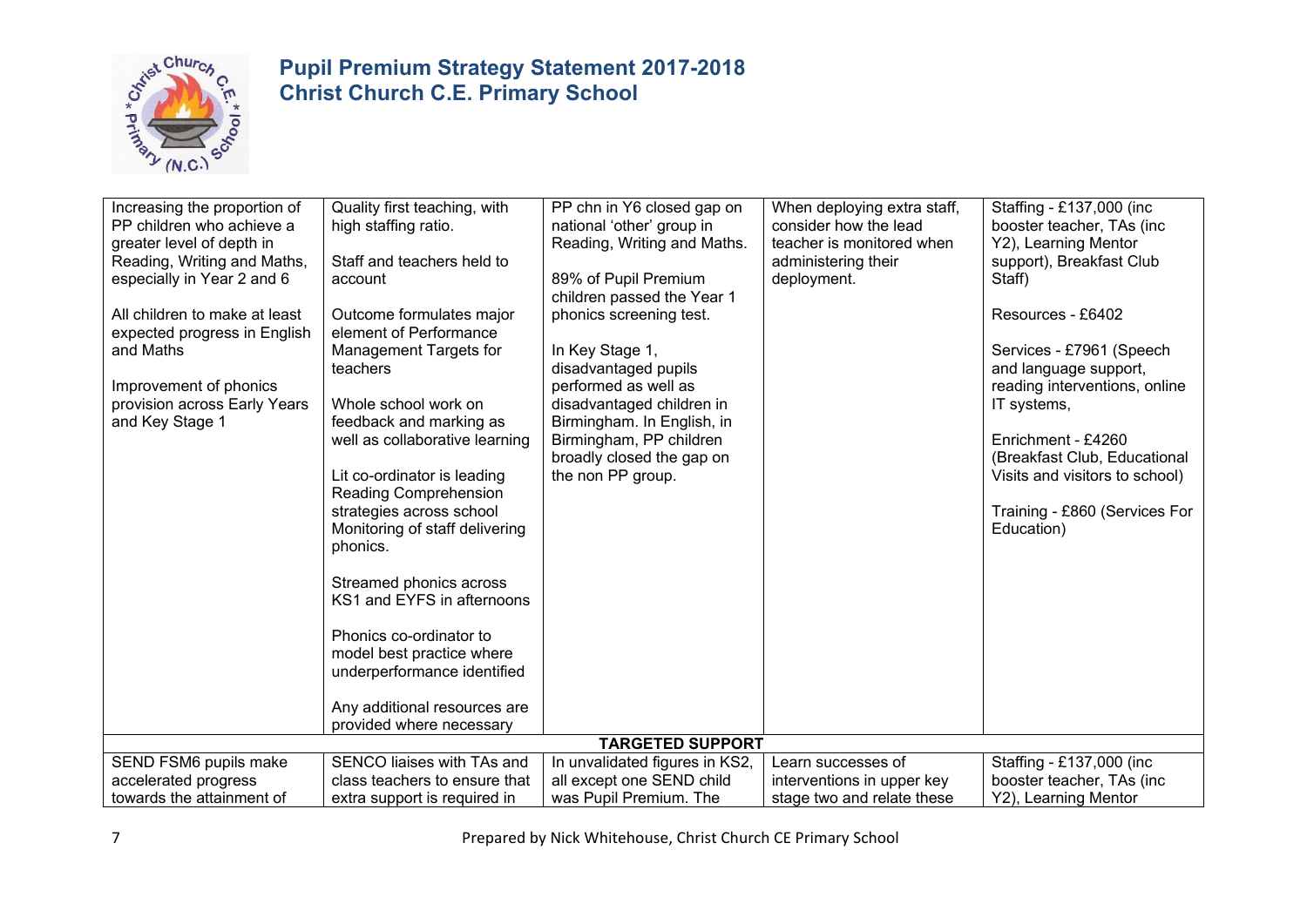

| their non SEND peers          | line with requirements on<br>their vulnerable pupil action | progress of SEND pupils at<br>the end of KS2 was | successes to the rest of the<br>school. | support), Breakfast Club<br>Staff) |
|-------------------------------|------------------------------------------------------------|--------------------------------------------------|-----------------------------------------|------------------------------------|
|                               |                                                            |                                                  |                                         |                                    |
|                               | plan                                                       | outstanding with figures of                      |                                         |                                    |
|                               |                                                            | 9.2 for Reading, 13.1 for                        |                                         | Resources - £6402                  |
|                               | Where additional resources                                 | Writing and 12.4 for Maths.                      |                                         |                                    |
|                               | can be purchased and can                                   |                                                  |                                         | Services - £7961 (Speech           |
|                               | show impact, they will be                                  |                                                  |                                         | and language support,              |
|                               | provided                                                   |                                                  |                                         | reading interventions, Online      |
|                               |                                                            |                                                  |                                         | IT systems,                        |
|                               | Continue CPD for TAs and                                   |                                                  |                                         |                                    |
|                               | teachers to provide SEN with                               |                                                  |                                         | Enrichment - £4260                 |
|                               | activities that meet their                                 |                                                  |                                         | (Breakfast Club, Educational       |
|                               | needs                                                      |                                                  |                                         | Visits and visitors to school)     |
| Support targeted individuals  | <b>Behaviour Mentor</b>                                    | Our behaviour remains                            | $\overline{a}$                          |                                    |
| and to provide guidance for   |                                                            | outstanding within school,                       |                                         | Training - £860 (Services For      |
| parents and staff.            |                                                            | with mentor support to                           |                                         | Education)                         |
|                               |                                                            | achieve learning behaviours                      |                                         |                                    |
|                               |                                                            | within class which in turn                       |                                         |                                    |
|                               |                                                            | have resulted in outstanding                     |                                         |                                    |
|                               |                                                            | outcomes for pupils.                             |                                         |                                    |
|                               |                                                            |                                                  |                                         |                                    |
|                               |                                                            | <b>OTHER APPROACHES</b>                          |                                         |                                    |
| Develop language in Early     | Investment of resources to                                 | 100% of disadvantaged                            |                                         | Staffing - £137,000 (inc           |
| Years through provision of    | develop a language rich                                    | pupils achieve 'expected' in                     |                                         | booster teacher, TAs (inc          |
| quality resources             | environment, both in early                                 | Communication and                                |                                         | Y2), Learning Mentor               |
|                               | years and across school                                    | language, compared to 88%                        |                                         | support), Breakfast Club           |
|                               |                                                            | of other pupils.                                 |                                         | Staff)                             |
| Children in KS1 and 2 have a  | Enrichment activities such as                              | Significant increases in                         | $\blacksquare$                          |                                    |
| wider vocabulary and range    | visitors and visits are                                    | greater depth grades in KS1                      |                                         | Resources - £6402                  |
| of experiences                | subsidised                                                 | and KS2, showing a deeper                        |                                         |                                    |
|                               |                                                            | awareness from pupils.                           |                                         | Services - £7961 (Speech           |
| Enrich pupil experiences to   | Resources that support                                     |                                                  |                                         | and language support,              |
| impact on quality of English, | language acquisition are                                   |                                                  |                                         | reading interventions, Online      |
| Maths and problem solving     | purchased.                                                 |                                                  |                                         | IT systems,                        |
|                               |                                                            |                                                  |                                         |                                    |